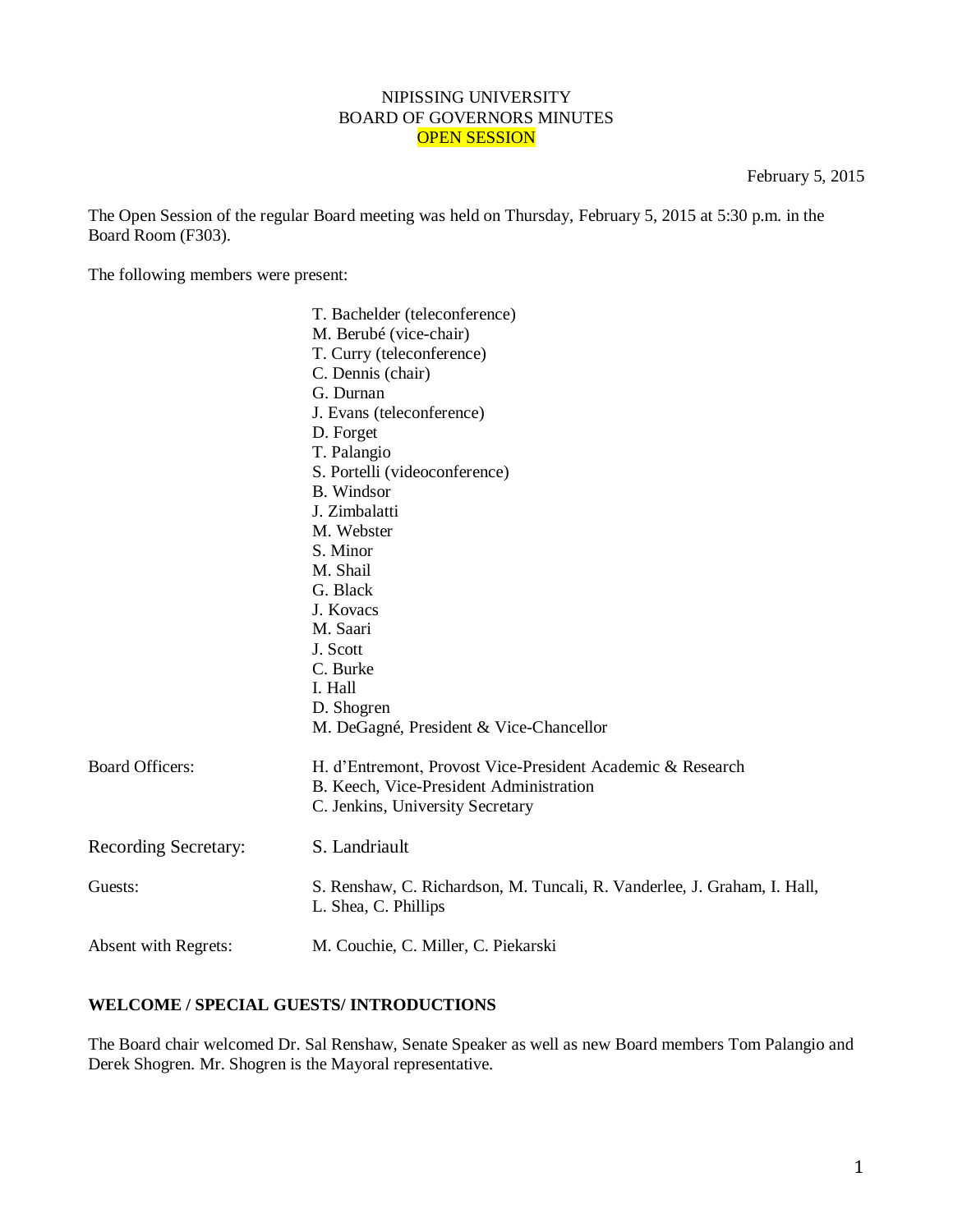# **ADOPTION OF THE MINUTES**

Resolution 2015-02-01: Moved by B. Windsor, seconded by G. Durnan that the minutes of the Open Session of the meeting of the Board of Governors held on December 4, 2014 be adopted as circulated. CARRIED

#### **CORRESPONDENCE**

No correspondence

#### **PRESENTATION**

Dr. Sal Renshaw, Senate Speaker, provided Board members with an overview of the role that Senate has in a bicameral governance structure. She explained that in 2008, Nipissing went from a Senate of the whole model to a representative model. She noted that Senate is driven by a committee structure and that the balance of power in Senate and its committees favours faculty.

#### **CHAIR'S REMARKS**

The Board Chair extended his congratulations to the President on being recognized with an Order of Canada. He reminded members that the next Board meeting is May  $7<sup>th</sup>$ .

### **CHANCELLOR'S REMARKS**

None available.

### **PRESIDENT'S REMARKS**

The President acknowledged the difficult week for the University as he relayed to members that limited-term layoffs occurred today. OPSEU layoffs are forthcoming.

The President reiterated that the University is still working at presenting its case to the Ministry that education funding cuts and policies have unfairly impacted Nipissing. In order to seek any additional funding, the University must submit to a third party review. The President added that even then there are no guarantees.

At the December 10<sup>th</sup> meeting of the Council of Ontario Universities (COU), Executive Heads met with Deputy Minister Newman. Universities explained to her why they were concerned about a funding review of the entire system. They stressed that for many years, universities have been making decisions about development, expansion and contraction of programs, based on the current grant system. The stability and predictability of the funding weights have allowed universities to make major plans based on these allocations including the hiring of tenured faculty and infrastructure spending.

At the same COU meeting, an update was provided on the development of an Aboriginal Communications plan. The COU reference group on Aboriginal Education identified the development and implementation of a strategic communications campaign that will focus on Aboriginal learners' success at Ontario universities. The Aboriginal Education Office at MTCU provided funding for two years to undertake this initiative.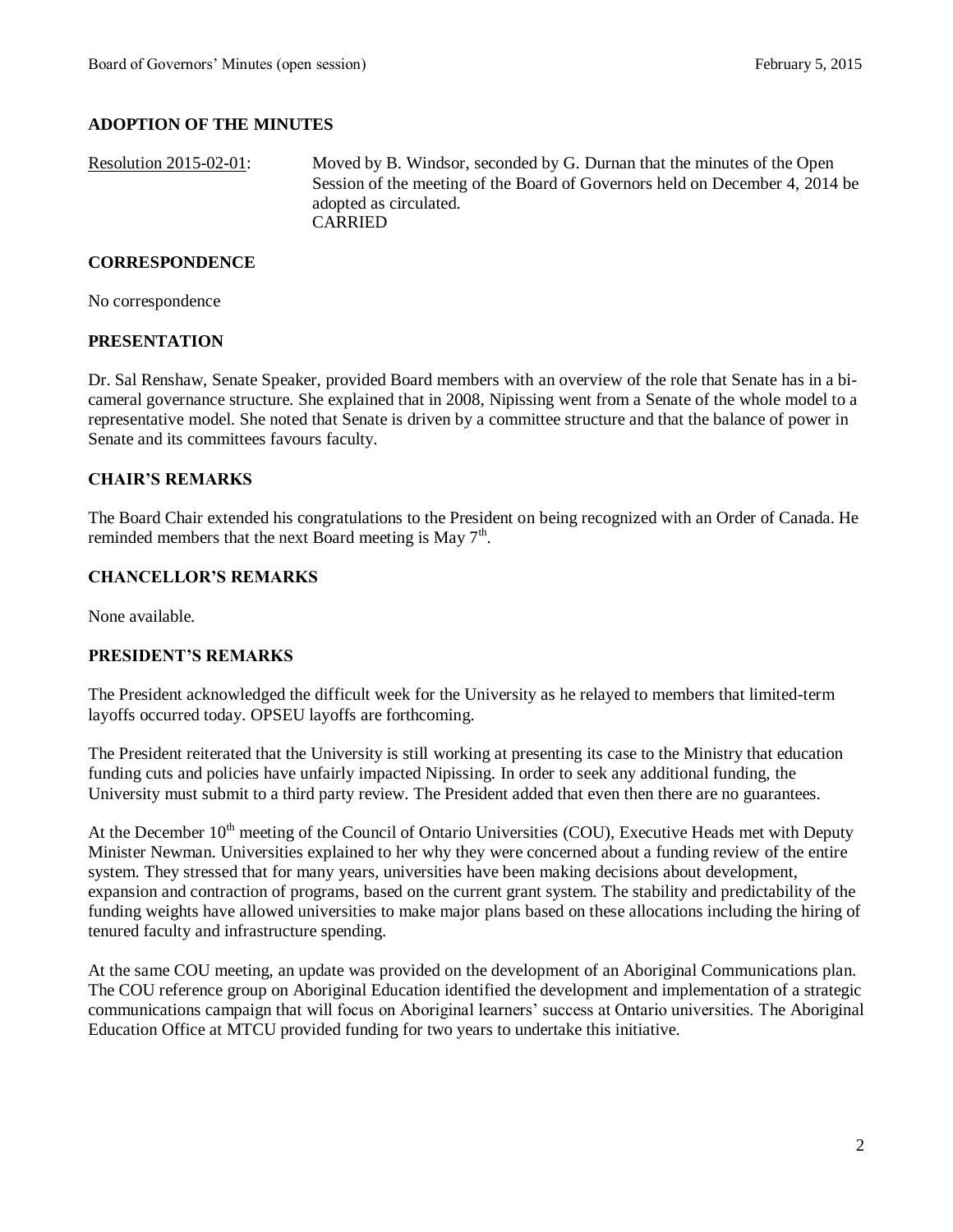During his remarks, the President asked Jamie Graham, Registrar, to provide an update on applications. Jamie reported that high school applications were up 5%. This increase is against the provincial trend of decreases in applications. A particularly encouraging note is that first choice applications are up 15%. This is promising as these applicants are more likely to turn into registrants. In response to the question as to why he thought Nipissing was experiencing an application increased, Jamie indicated that in his opinion the reformulation of the concurrent education program to a capstone type program and the number of liaison officers on the ground was a significant factor.

Following Jamie's remarks, the President indicated that though preliminary numbers appear to be promising, a concerted effort from faculty and administration to convert these applicants to registrants is essential.

The President announced some of the events he had taken part in in the last several weeks. He was pleased to attend the swearing-in ceremony for new recruits with the North Bay Police Service. Some of them were Nipissing graduates. On January 13<sup>th</sup>, he spoke at the official launch of the IB program at Chippewa SS. The Student and Donor Awards Social was held on January 22<sup>nd</sup>. Almost \$780K was disbursed. A funeral service for former Board Chair and Chancellor David Liddle was held on January 31<sup>st</sup> at the university as per the family's wishes. This was the first time a service has been held at the University and it was a great honour.

# **VICE-PRESIDENTS' REMARKS**

### **Provost Vice-President Academic and Research**

Dr. d'Entremont announced that the two decanal searches are finished and two resolutions would be forthcoming at the Closed Session of the meeting.

The tenure and promotion process for this year is almost finished and the Provost indicated that the TPU recommendations for all the applications, except for one case, and should be to the President by mid-February.

The Provost was pleased to report the signing of an agreement with Cape Breton University (CBU) (the Purdy Crawford Chair in Aboriginal Business Studies) concerning a national mentoring program for Aboriginal high school students. Nipissing will be administering the program in Ontario. With assistance from the Office of Aboriginal Initiative, summer workshop will be held on campus, beginning this year, along with other initiatives. The purpose of the project is to attract more Aboriginal students into business studies.

The budget process for 2015-16 is well underway. The Provost indicated that the University cannot assume any new money will be forthcoming from MTCU. The predictive models that we use will be more accurate once enrolment confirmations are in. However, at this point, the increase in applications is a positive indicator. He reminded members that the starting point is an \$11.5M deficit but that the long term sustainability of the institution must be kept in mind. Responding to questions regarding the program prioritization process, the Provost indicated that this process has not been driving the budget process to date since the final report has not been received.

# **Vice-President Administration**

Bob Keech reported that Faculty bargaining is set to begin shortly. Meeting dates have already been confirmed from March to May.

He was also pleased to report that the Special Olympics was a tremendous success. Nipissing live streamed the opening and closing ceremonies, the first time that this has happened. Families who could not make it to these events were very pleased.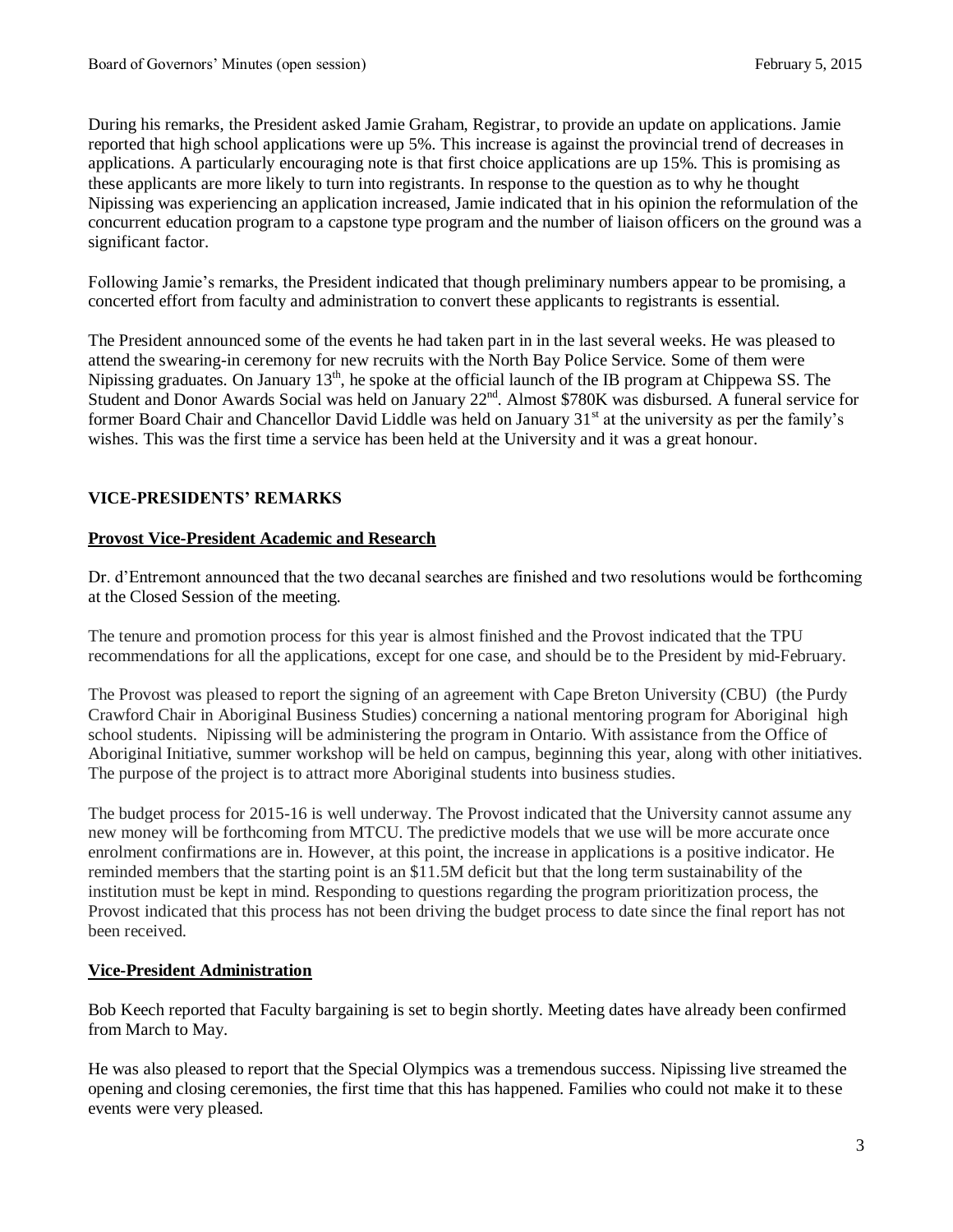Mr. Keech advised Board members that the University has completed data telecom procurement via an RFP. Bell was the successful bidder and the University will save \$235K for three years.

Nipissing had a proposal accepted as part of the Mental Health Innovation Fund through the MTCU. The submission was a joint initiative with the Office of Aboriginal Initiatives and Student Development and Services. The initiative will be looking at engaging with our various communities from which we have student learners to identify and develop initiatives to address barriers to mental health supports for aboriginal learners. Funding is for three years.

# **DEANS' REMARKS**

### **Dean of Applied and Professional Studies**

Dr. Vanderlee reminded Board members that Academic Advisors and our students do a tremendous job is promoting the University. He also added that his faculty is embarking on a number of initiatives including blended learning and interdisciplinary studies to name a few.

### **Dean of the Schulich School of Education (interim)**

Dr. Richardson advised that her faculty were currently undertaking a call campaign to education applicants. Offers will be going out March  $7<sup>th</sup>$ . She noted that it has been a difficult day and week for the University with the announcement of the LTA cuts. The Dean also acknowledged everyone who worked hard on making the changes from a one-year to a two-year program.

### **Dean of Arts and Science (interim)**

Dr. Tuncali was pleased to announce that the 8<sup>th</sup> Annual Undergraduate Research Conference is scheduled for March  $7<sup>th</sup>$  and  $8<sup>th</sup>$ . The conference provides an excellent opportunity for undergraduate students from across Ontario to discuss their original research while gaining experience at a formal academic conference. In conjunction with the conference is the **3 Minute Thesis Competition** to be held on March  $6<sup>th</sup>$ . This is a university wide competition for Masters and Doctoral students. On March  $9<sup>th</sup>$ , presentations will be made by the nominees for the Chancellor's Award for Excellence in Research. The following day there will be presentations by last year's winner and the winners of the Research Achievement Awards.

The Dean also acknowledged Dr. Françoise Noél's new book *"Nipissing Historic Waterway, Wilderness Playground."*

# **QUESTION PERIOD**

Janet Zimbalatti asked for an update on planning for Education faculty for next year with a focus on the use of the faculty. She congratulated the Dean and her staff on the work done to develop the two-year program. Dr. Richardson responded by acknowledging that there will be challenges to keep everyone busy but that it will be business as usual.

Ms. Zimbalatti also inquired as to any opportunities for students in non-business programs to learn about entrepreneurship and small business planning. Dr. Vanderlee noted that the School of Business has a research cluster in the general area on Innovation and Entrepreneurship and two courses are listed in the academic calendar in this subject area. A new course called 'Introduction to Entrepreneurship' was approved at the January senate meeting. The School of Business also has an **On-Campus Entrepreneurship Activities (OCEA) project** that is working in conjunction with Canadore, iiON, the Business Centre and Enactus.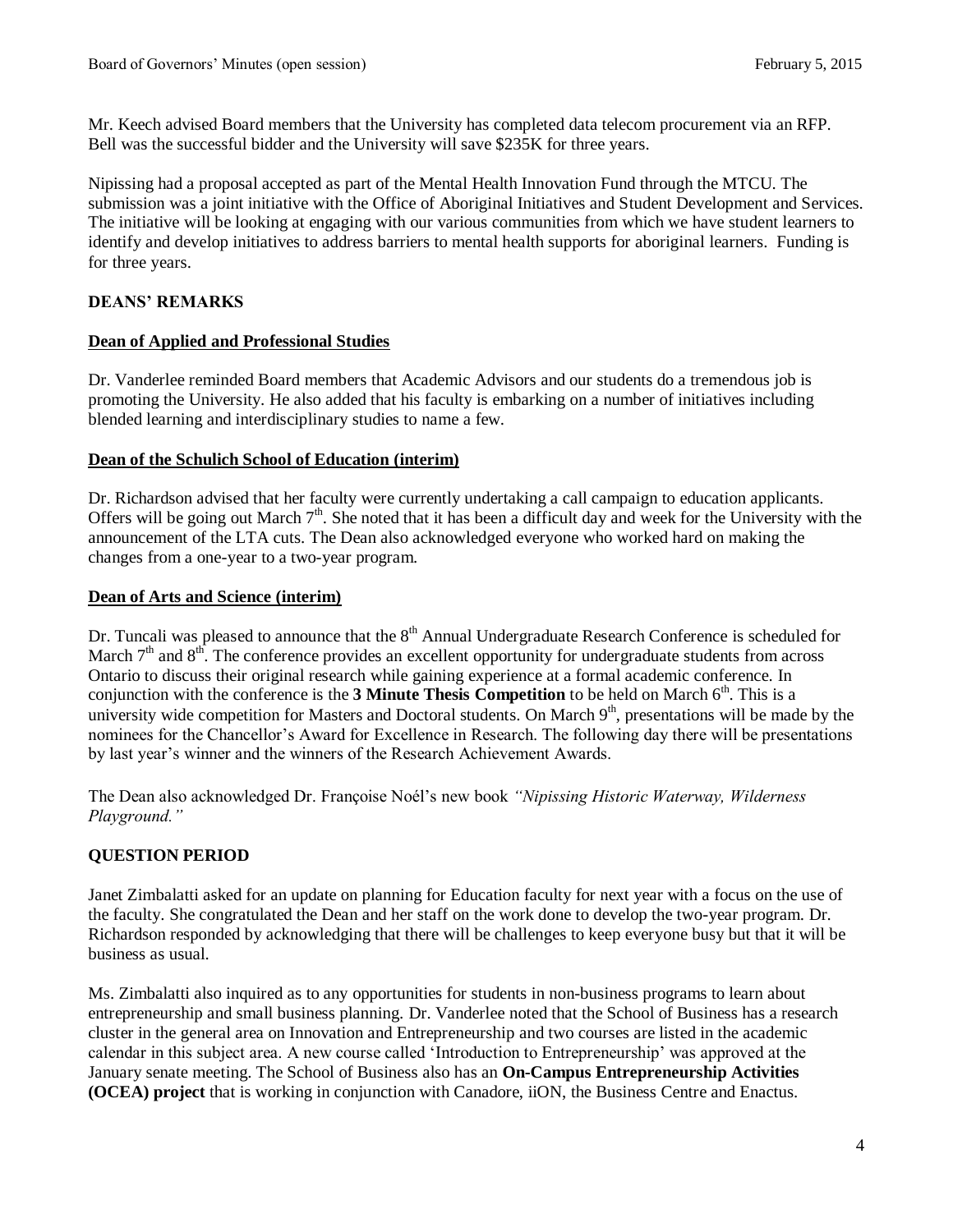Their goal is to create an entrepreneurship hub on campus that will help connect students to the resources and support they need to start their own business. Dr. Tuncali also added that a new course in experiential learning is open to all students. Students can use the skills they learned to obtain three credits.

### **ENROLMENT UPDATE**

**Provided during the President's remarks** 

### **COMMITTEE REPORTS**

### Executive Committee

Colin Dennis advised Board members to review the 2015-16 meeting dates and schedule accordingly.

#### Audit and Finance Committee

Marianne Berubé commended Cheryl Sutton for pulling all the information together for the agenda for her first Audit and Finance Committee meeting. Cheryl is currently undertaking a dual role. The Board was notified that the University would be retaining the same auditor for next year. She reminded everyone that everything was being looked at for an eye to cutting costs.

#### Plant and Property Committee

At the January  $19<sup>th</sup>$  meeting, Brian Windsor indicated that there were two renovation projects currently in the planning stages. Equipment and lab space will be required for a Stable Isotope Facility and Research Data Space is required for Statistics Canada. Both projects have submitted funding requests to house these facilities.

#### University Governance Committee

Trevor Bachelder noted that a priority for the Governance Committee is to fill the remaining vacancy on the Board. The Governance Committee is also continuing its quest to review the Board bylaws. The invitation for input into the bylaws review only yielded a response from NUSU.

### Advancement Committee

The Advancement Committee also met on January  $19<sup>th</sup>$ . Gord Durnan explained that the Committee reviewed a two-page summary of a fundraising plan developed by Lisa Shea, Director, Development and Alumni Relations. This plan will be building on the foundation of the University's Strategic Plan. It is the beginning of bringing in philanthropy and giving opportunities to invest in Nipissing University.

# **BOARD REPRESENTATIVES ON OTHER COMMITTEES**

#### Academic Senate

Report included with the agenda.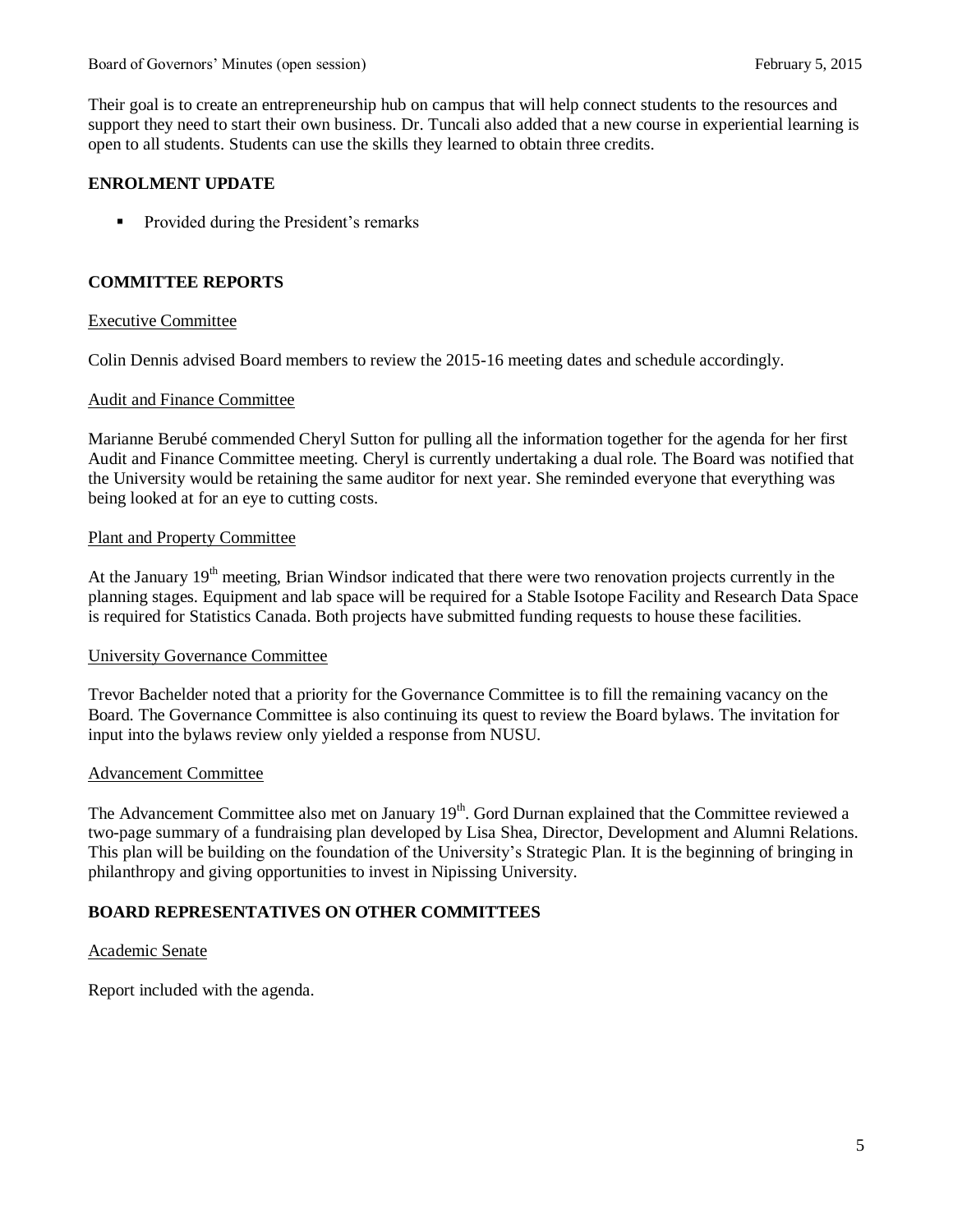# Senate Standing and Ad Hoc Committees

No report.

### Alumni Advisory Board

Mark Webster reported that they the Alumni Advisory Board was still canvassing for potential Board of Governor's members.

### The Aboriginal Council on Education

Donna Forget was pleased to report that the Nipissing University Aboriginal Council on Education approved the 2015 Aboriginal Strategic Plan on January 29, 2015. The five-year plan (2015-2019) is organized around three strategic priorities: The Aboriginal Student Experience, Academic and Research and Aboriginal Community Engagement.

The **vision** of Enji Giigdoyang, the Office of Aboriginal Initiatives, is that Nipissing University welcomes Aboriginal students, families and communities and commits to making a difference in the lives of Aboriginal peoples.

The **mission** of Enji Giigdoyang, the Office of Aboriginal Initiatives, is to support Aboriginal student success by:

- **Providing supports for Aboriginal students to thrive;**
- Expanding access to and facilitating culturally supportive academic and research opportunities; and
- Building meaningful partnerships with Aboriginal communities.

The Office of Aboriginal Initiatives successfully secured two Targeted Initiative Fund (TIF) grants from the Ministry of Training, Colleges and Universities for a total of \$300,000 over two fiscal years. The Redefining Aboriginal Student Success project is currently underway and will include a series of conversations with Aboriginal students, scholars, and community members/Elders followed by the development of a report that will be shared with Ontario universities and the Ministry. The second project, on Aboriginal self-identification, will begin in fiscal year 2016 and will include Aboriginal community consultation, improving the Aboriginal selfidentification mechanism at Nipissing University, and an awareness campaign to increase Aboriginal selfidentification on campus.

In December 2014, the Office of Aboriginal Initiatives partnered with Near North Mobile Media Lab and North Bay Film to welcome esteemed documentary filmmaker, Alanis Obamsawin, to North Bay for a screening of her most recent film, *Trick or Treaty*, which premiered at the Toronto International Film Festival in 2014. The screening was followed by an Artist Talk for the community.

### Brantford Regional Campus

No report

# Muskoka Regional Campus

Gord Durnan announced that Hunter's Bay Radio has a new program at the Bracebridge campus. Faculty member Dr. Anne Wagner hosts a program on mental health. He was also pleased to report that applications to the Muskoka campus are up almost 100% from last year.